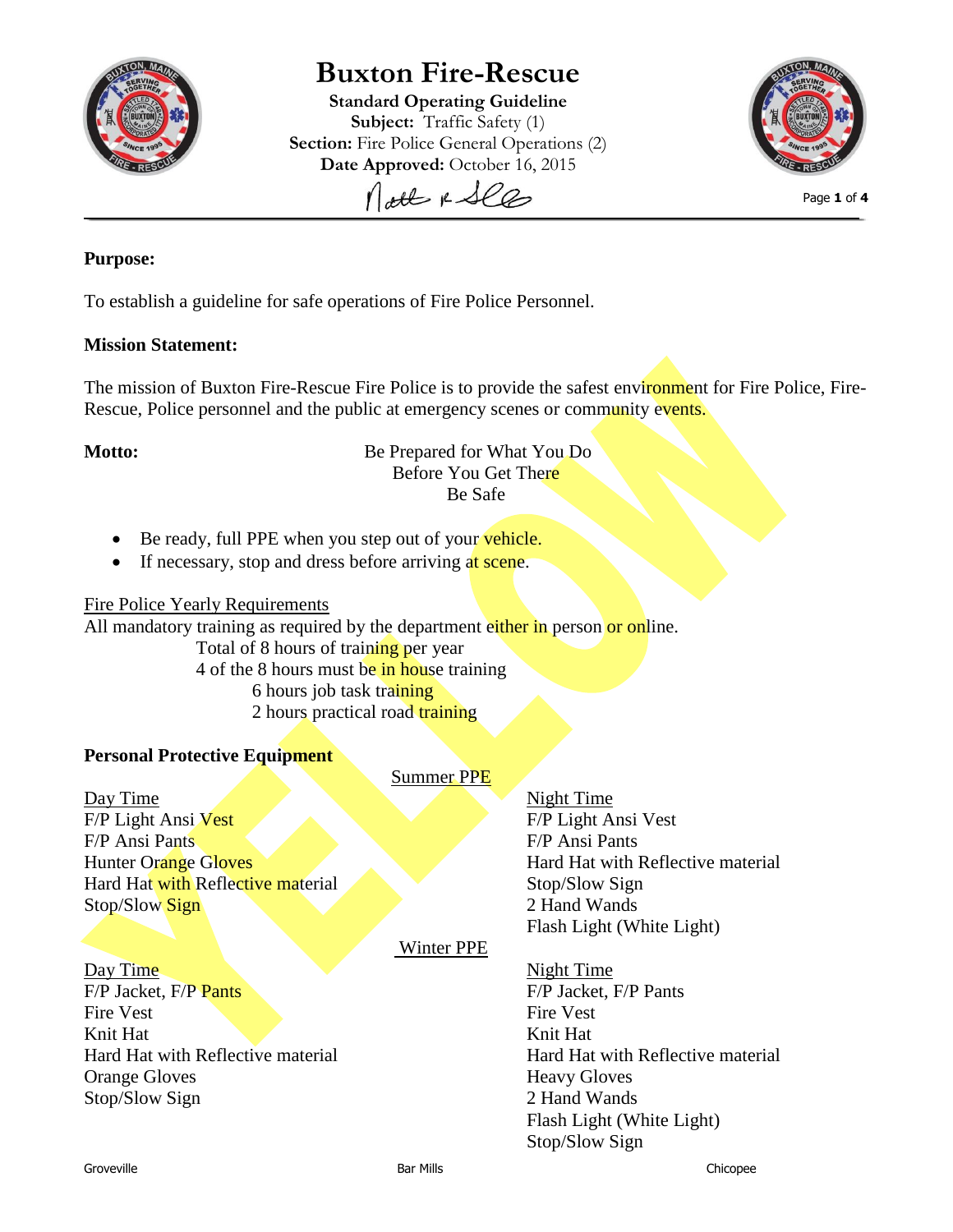#### **Personal Vehicle Response:**

- Buckle up driving to scene obey all traffic and speed regulations; you are not an emergency vehicle.
- Arrive Safely.
- When running red dash or grill lights also use 4 way flashers.
- Prudent speed is required.

### **Positioning of Personal Vehicle:**

- Same side as incident (headlights off) place POV behind cones.
- Do not use vehicle as a block!
- Radio in location and what you are doing:
	- o Closing Road
	- $\circ$  Setting up single lane traffic east bound (etc.)
- Always think safety, if it isn't safe, don't do it!

# REGULATING TRAFFIC – ALWAYS STAY BEHIND CONES – ALWAYS FACE TRAFFIC – FULL PPE

### **Road Closure:**

- Set up where traffic can reroute or turn around easily
- Set up cones
- $\bullet$  Stop/Slow Sign on cones
- Use lollipop lights on cones day and night

#### Single Lane Setup

First – Close Road, then set up single lane as follows:

- Using farthest travel lane from scene
- Squeeze the lane  $-$  slow traffic
- Use part of travel lane and part of breakdown or shoulder
- Establish a straight line of cones
- Use cones from apparatus
- Taper into lane and taper out after scene
- Use lollipop lights on taper shifting one travel lane into another and also on the straight line of cones (if you have enough lights to do this)
- Flow traffic accordingly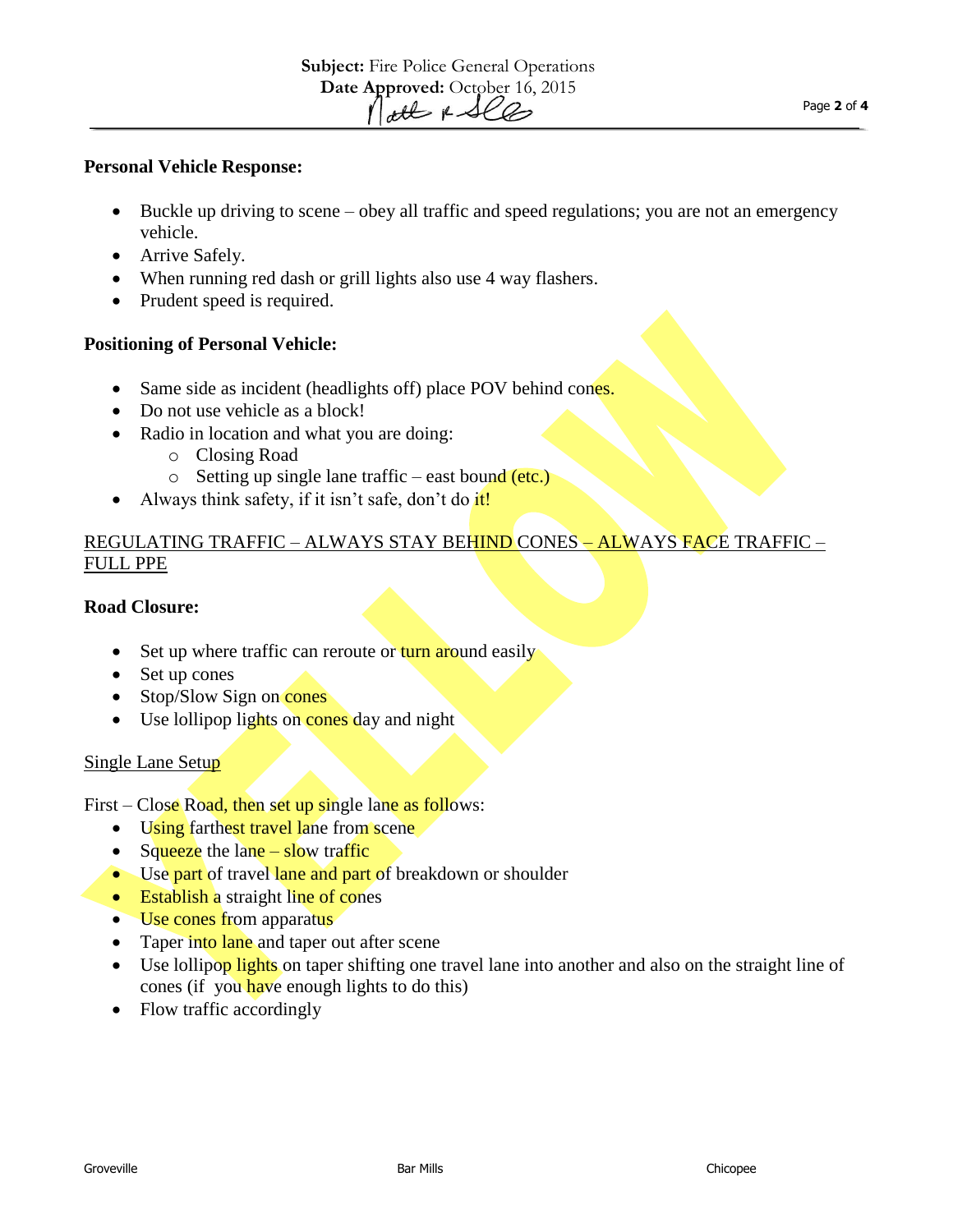#### Restoring Normal Traffic Flow

- Close the road when picking up cones and lights
- Remove Stop Sign
- Always think Safety
- If it isn't safe, don't do it
- Usage Stop/Slow Sign
- Road Closure: Place Stop Sign on Top of Cone
- Hard to see Stop/Slow sign at night for controlling traffic, *use lollipop lights,* use wands at night for traffic control

#### 4x4 Emergency Scene Ahead Sign

# Where: 1 sign rear of Engine 6 1 sign and stand under stairwell to Fire Police Office, Station 1 1 sign and stand far front corner Station 2

#### Placement: Depends of road speed

Less than  $55$  mph  $-1000$  feet  $-750$  feet Greater than 55 mph  $-1500$  feet in advance of scene Two barricades with supports located at each station

### **Survival Kit**

SUMMER WINTER Name, Telephone # Name, Telephone # Name, Telephone # Medications Medications Medications Medications Medications Medications Medications Medications of  $\mathbb{R}^n$ Medical Conditions Medical Conditions Medical Conditions ICE – "In Case of Emergency" Contact Name and Phone **Number** Water Water Juice Juice Juice States and the States of the States of the States and the Juice Juice of the States of the States of the States of the States of the States of the States of the States of the States of the States of the S Cracker, energy bar, life savers Cracker, energy bar, life savers Bug Spray, Sun Screen Extra warm gloves & socks

ICE – "In Case of Emergency" Contact Name and Phone Number Clothing: Jacket, Sweat Shirt Hand and Feet Warmers Cell Phone & Auto Charger Winter Jacket/Wool Sweater Knit Hat Face Mask/Nomex Hood Cell Phone & Auto Charger Ice Creepers (Traction Aid) Extra Batteries